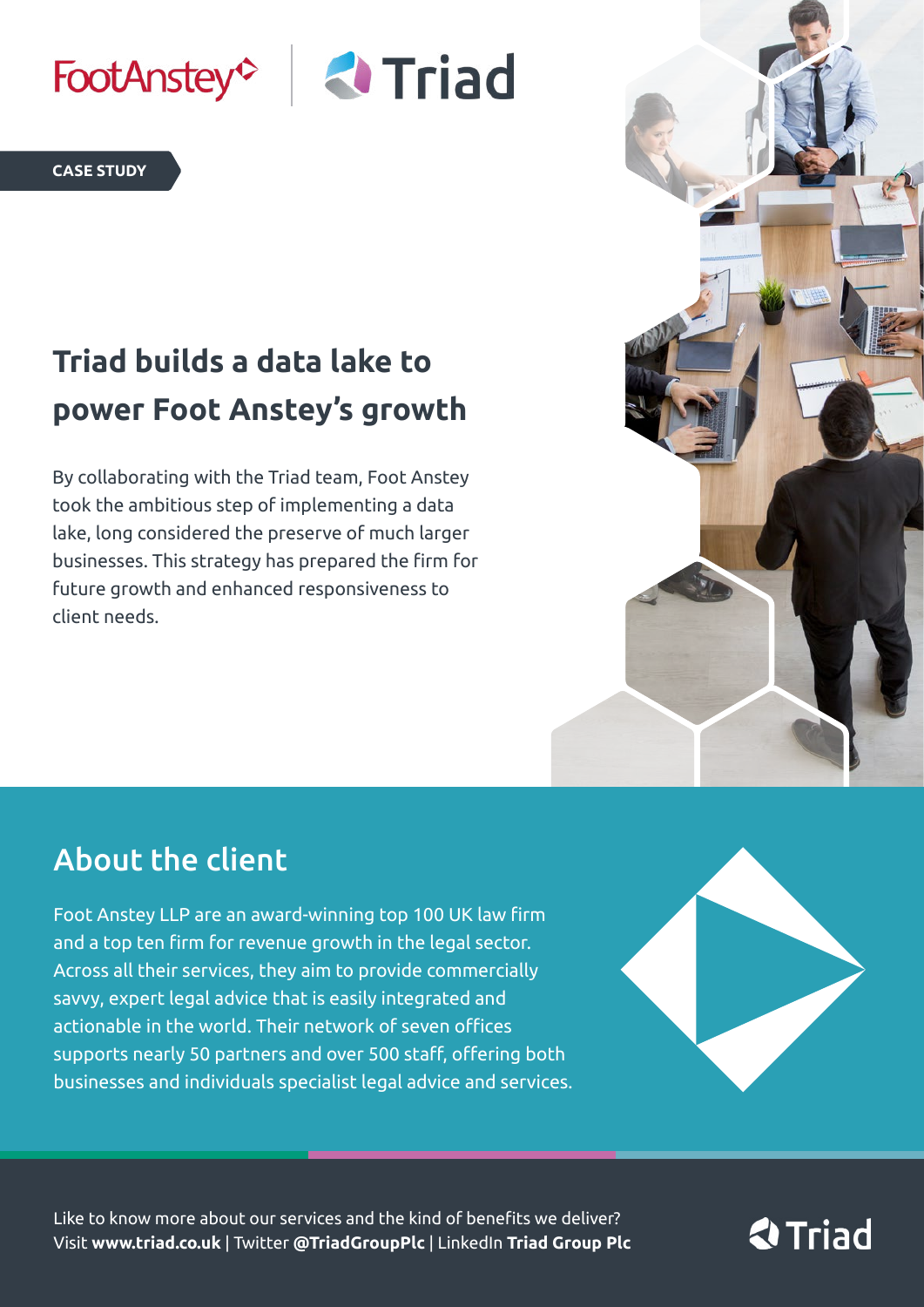

## The challenge

Over the last ten years, Foot Anstey has maintained steady organic growth and more than doubled revenue. The firm believes modern and innovative technology is a key building block for the sustainable growth required to drive the business forward over the next ten years. This will enable new digital services to be deployed to clients, strengthening engagement whilst providing new tools and services to their lawyers to help modern working methods.



To support this growth, the CTO at Foot Anstey decided to accelerate plans for digital transformation and transition away from a routine technology support function. Foot Anstey contacted Triad via our CTO advisory service. We initially facilitated a series of strategy discussions and workshops that led to a digital transformation strategy. This was followed by a project to implement the foundations for a data platform.

As information technology becomes more complex and distributed, a reliable real-time and self-service data access solution was needed. Foot Anstey's business data was captive within different dispersed line-of-business applications, creating challenges for how they were integrated and how data was managed. This data needed to be freed by implementing a unified data layer, consolidating information from different applications to present a single view, enhancing knowledge discovery and management for staff and clients, whilst also providing insight into how other teams engage with clients and promote internal collaboration.

Like to know more about our services and the kind of benefits we deliver? Visit **www.triad.co.uk** | Twitter **@TriadGroupPlc** | LinkedIn **Triad Group Plc**

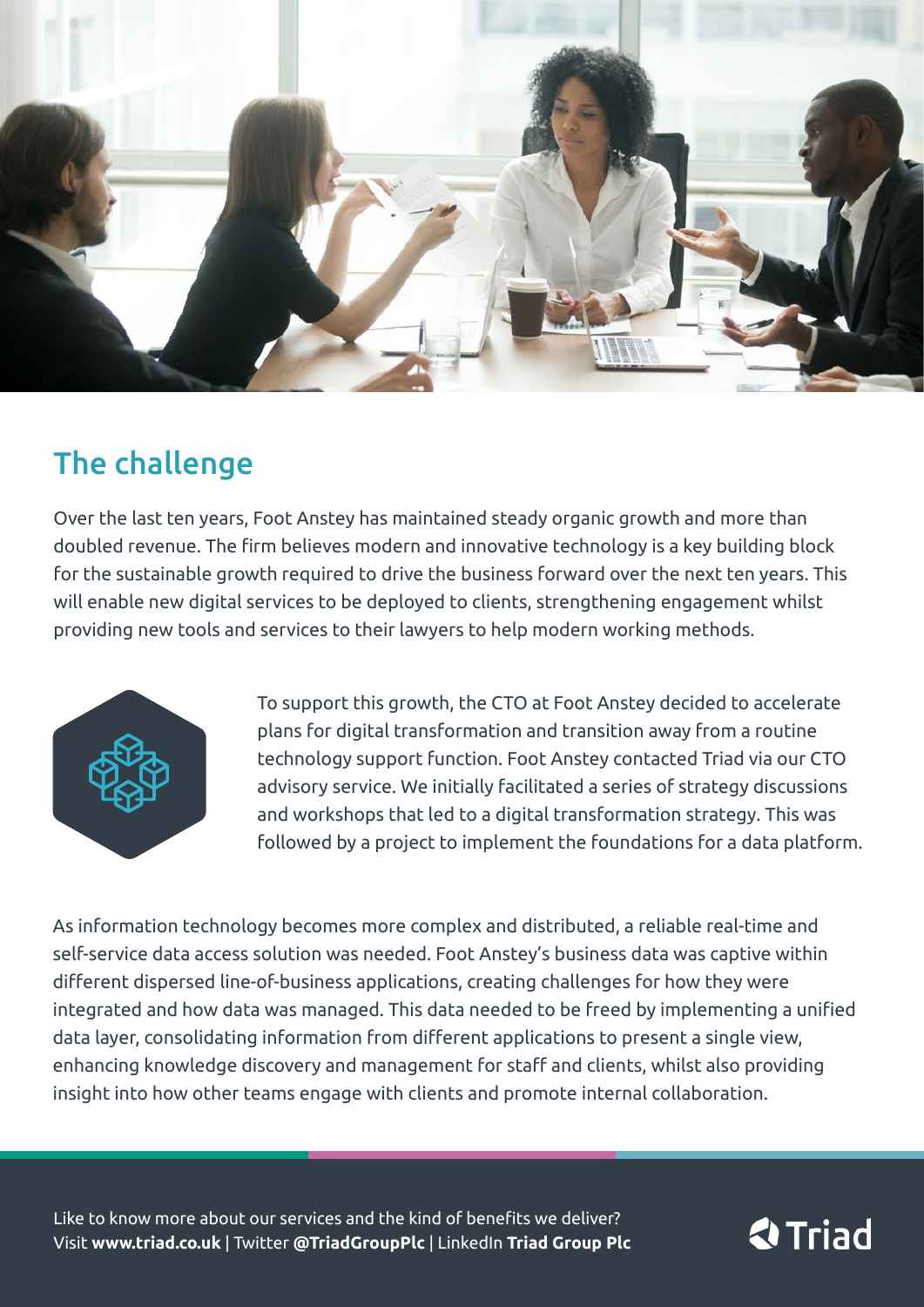## The solution

The digital transformation strategy defined a new capability where commodity information technology could be strategically sourced. This would allow Foot Anstey to focus on higher-value business development initiatives and advisory services, to support the continued expansion of the business.

The Digital, Data & Technology team was asked to establish the platform, the single companywide entry point for data and metadata management, security, and audit.

The business wanted to realise benefits from the new platform as quickly as possible, so Triad recommended an approach to design and implement the solution with phased delivery. The foundation implementation comprised of the following products: Azure Data Lake Gen 2, Azure Synapse, Azure Data Factory, Self-hosted Integration Runtime and Azure Key Vault. Two further phases delivered the remaining services comprising the following products: Power BI, Azure VM Jump Box, Azure AD Domain Services, Azure Bastion, Azure Vnet, Azure Site-to-site VPN and Azure Log Analytics.

An Azure Data Lake is at the heart of the platform, satisfying the need to centrally store and make available all of the firm's data. Pipelines ingest on-premises SQL database data incrementally every hour and store it in the data lake. Synapse serverless SQL transformation processes combine data from different systems and reshape it into a star schema for Power BI and other structures for various applications. The platform can be expanded to provide planned new features utilising Azure Cognitive Services.

Triad took advantage of its partner relationship with Microsoft, engaging one of their cloud solution architects to validate the design and help us transition the configuration of Azure Services into a secure private cloud.



**"It has been extremely helpful having someone with knowledge of the Microsoft ecosystem, in particular, the Azure Analytics platform, to facilitate a smooth and productive project. The guidance and mentoring through design and into building the foundation architecture, including Azure DevOps, has fast-tracked what we could have achieved on our own."**

- **Andrew Commander** | Solutions Architect, Foot Anstey

Like to know more about our services and the kind of benefits we deliver? Visit **[www.triad.co.uk](http://www.triad.co.uk)** | Twitter **[@TriadGroupPlc](https://twitter.com/triadgroupplc?lang=en)** | LinkedIn **[Triad Group Plc](https://www.linkedin.com/company/triadgroupplc/)**

# **2** Triad